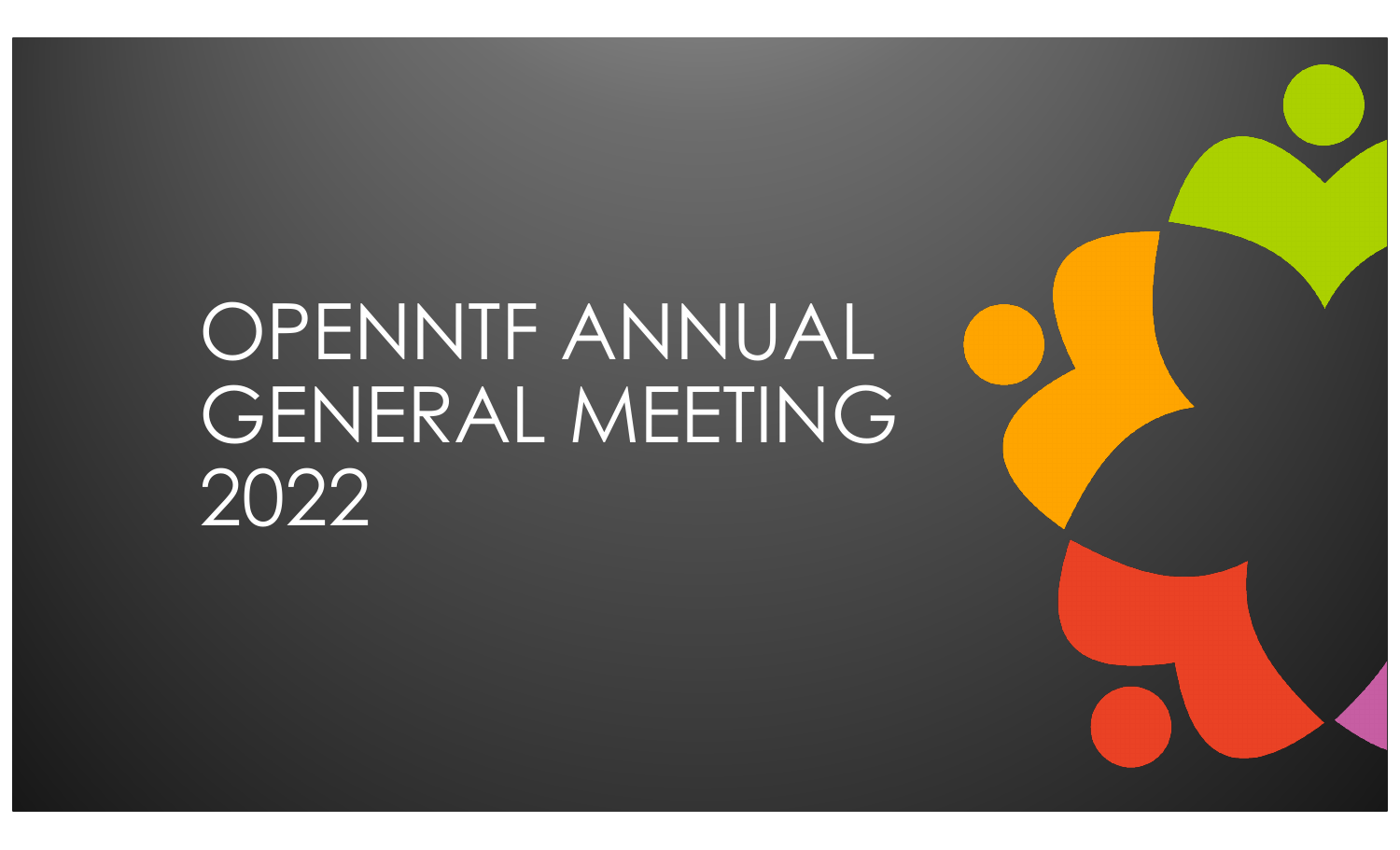## AGENDA

- Call to Order
- Introductions
- Chairman's Report
- Financial Report
- Project Submissions Report
- Technical Committee Report
- Board Projects Report
- The Future of OpenNTF
- Open Discussion

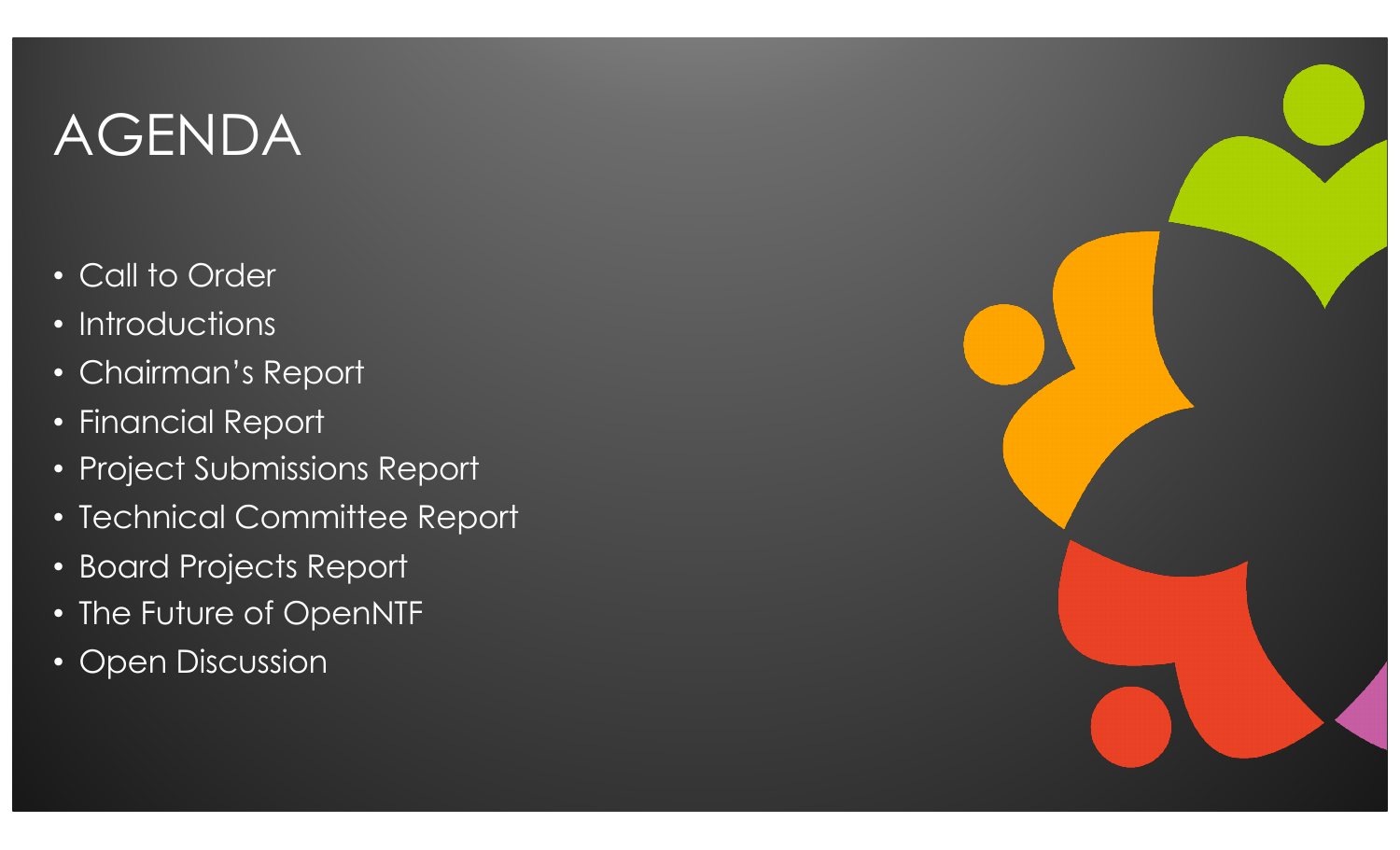#### THE OPENNTF BOARD 2021-2022

- Chris Bekas, Redshift Solutions, Australia 2021
- Roberto Boccadoro, Eld Engineering, Italy 2020
- Dan Dumont, HCL, USA 2019
- Graham Acres, Brytek Systems, Canada 2018
- Doug Robinson, Prominic.NET, USA 2016
- Adam Foster, Oval Business Solutions, UK 2015
- Howard Greenberg, TLCC, USA 2015
- Oliver Busse, Nintera, Germany 2014
- Jesse Gallagher, I Know Some Guys, USA 2014
- Paul Withers, HCL, UK 2013
- Serdar Basegmez, Developi Information Systems, UK/Turkey 2012
- Christian Güdemann, WebGate Consulting, Switzerland 2012

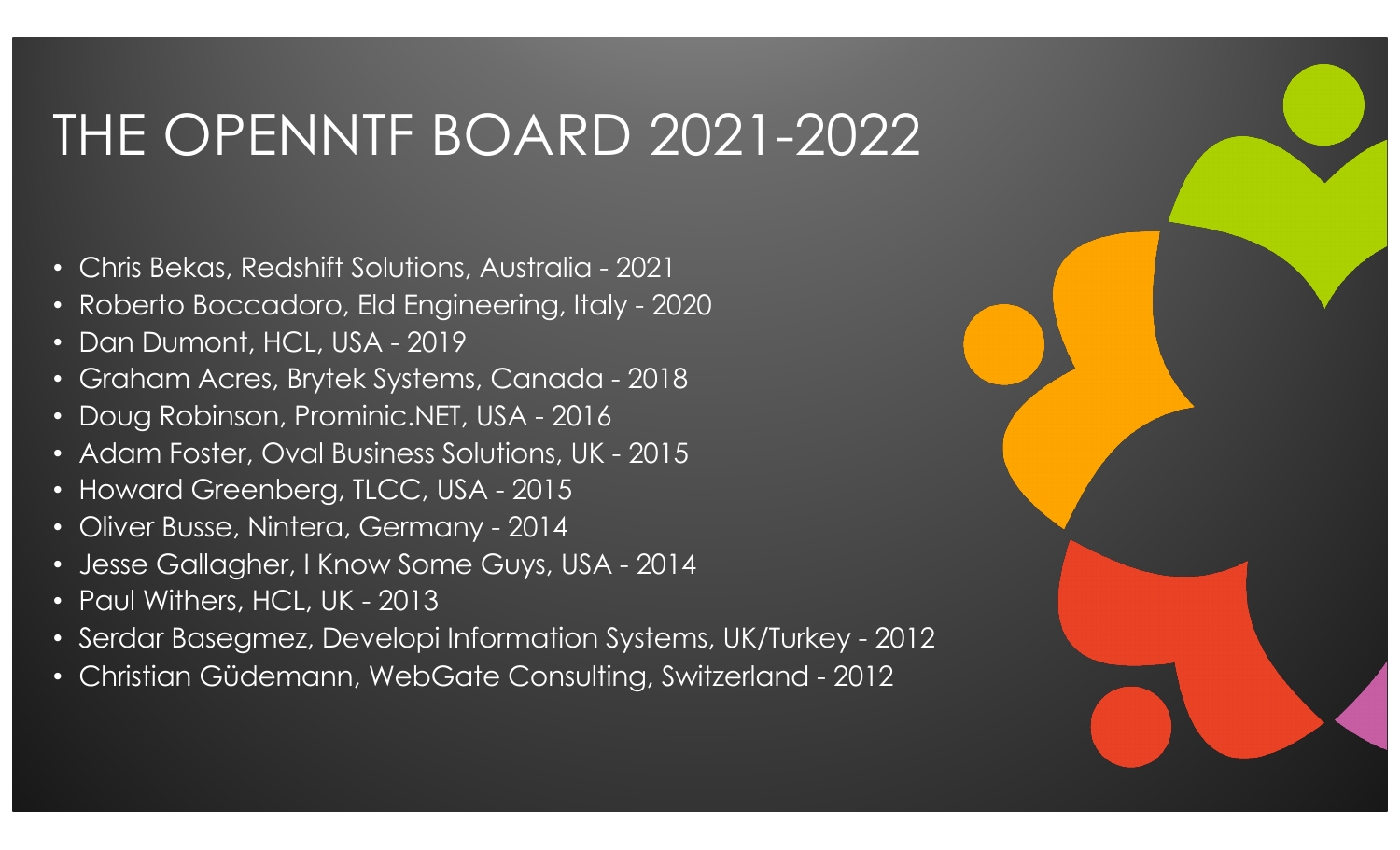## CHAIRMAN'S REPORT

- The past 3 years
	- Current Activities
		- 20<sup>th</sup> Anniversary
		- Losing members of our community
	- Webinars
	- Limited submissions Limited Mindshare
	- Contest
	- Work to review our projects
	- Work to review how we support the community
- The coming year
	- User groups
	- Open Source
	- Contest
	- Cleanup
	- New Projects
	- Board diversity

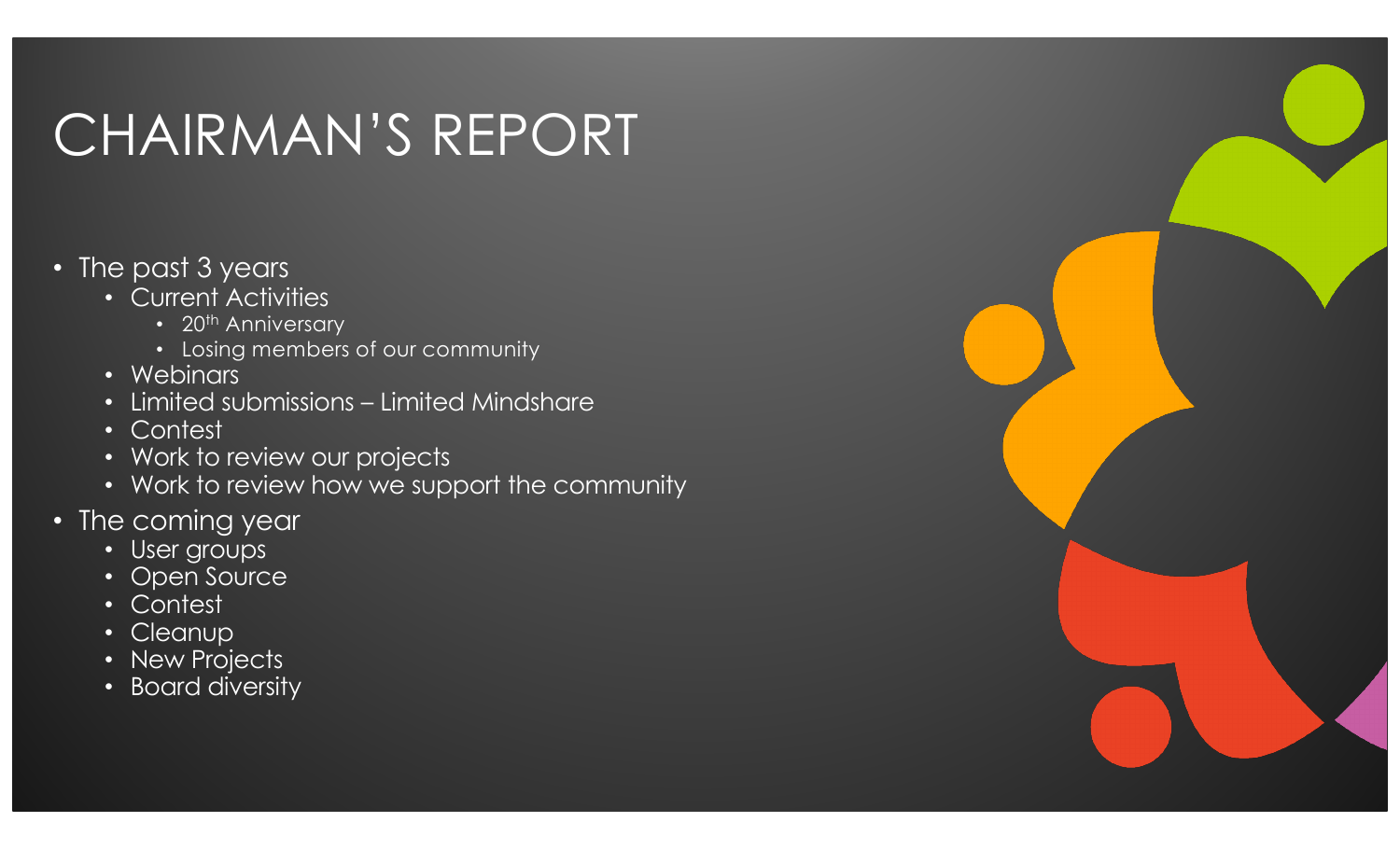# FINANCIAL REPORT

- Past Income
	- None since HCL contribution in 2020
- Expenses
	- User Group sponsorships
	- Webinar fees (GoTo subscription)
	- Domain Fees
	- Taxes
	- Approximately \$6,000/year
- Expected Income 2022-2023
	- Will apply to HCL for additional funding as required
- Expected Expenses 2022-2023
	- User Group sponsorships
	- Contest prizes
	- Fees, Taxes

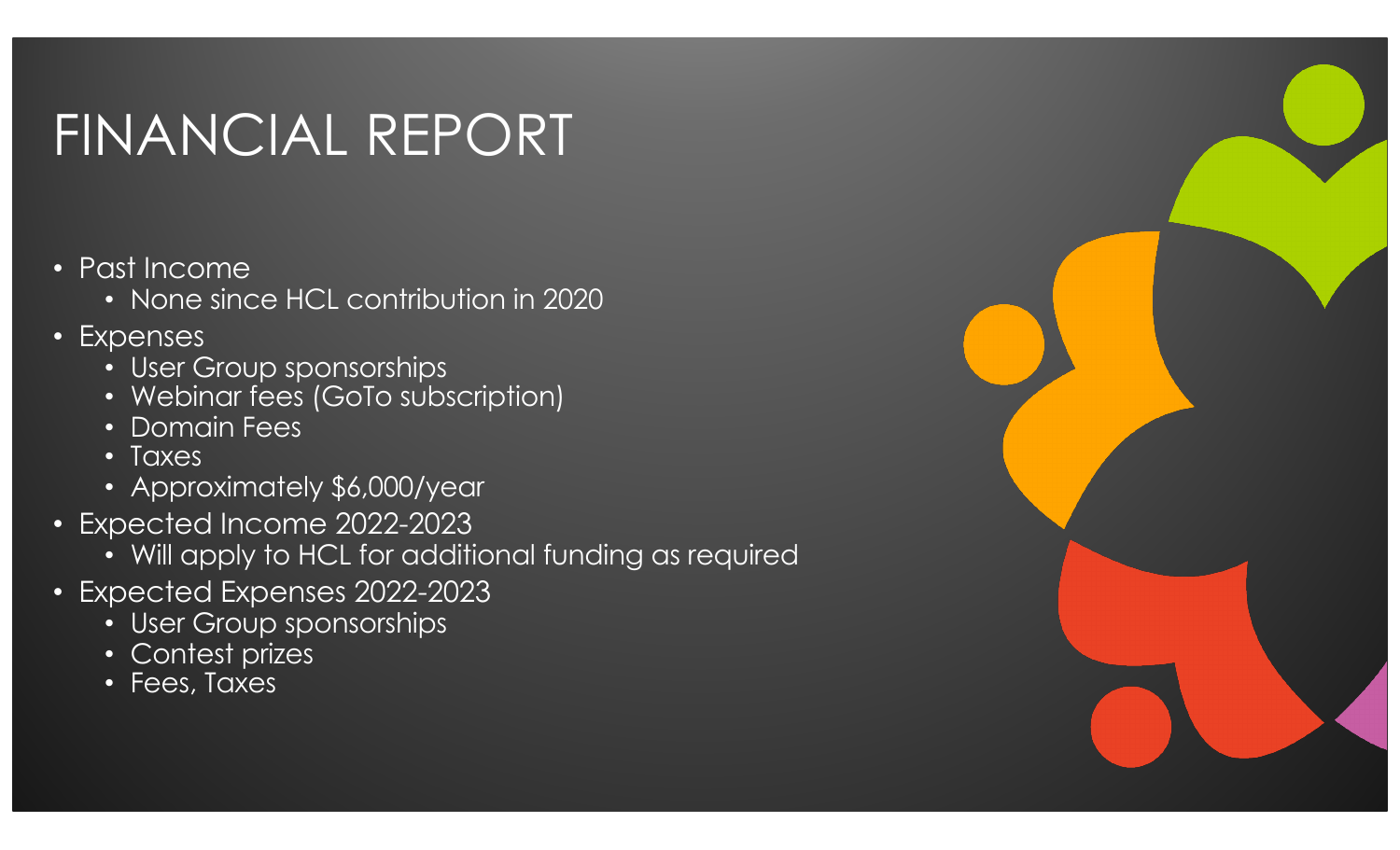# PROJECT SUBMISSIONS REPORT

• Jesse

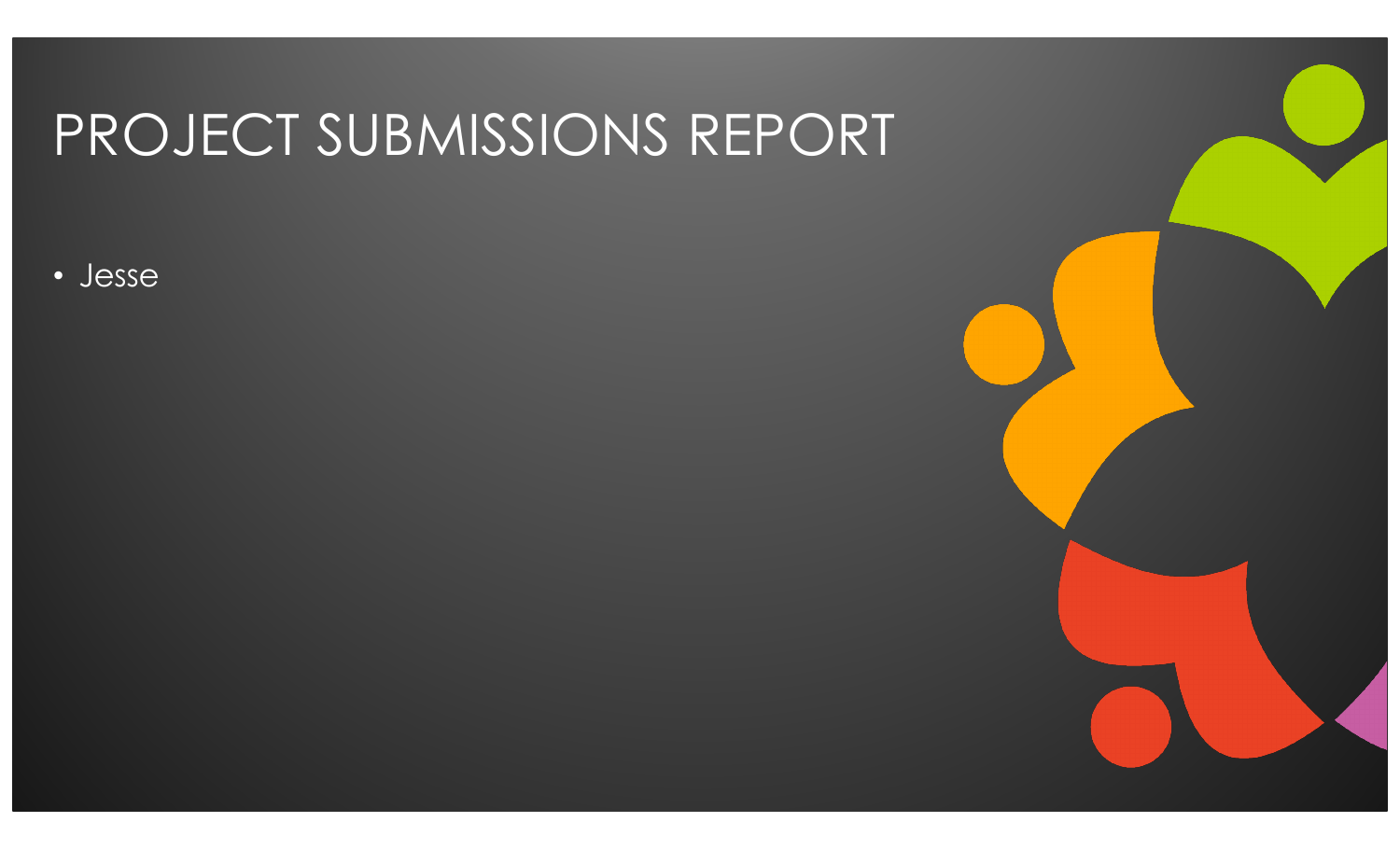## TECHNICAL COMMITTEE REPORT

- Infrastructure Doug
- Slack -> Discord Dan
	- A few months ago we noticed we were losing history in slack.
	- Slack is expensive, even for a NPO
	- Discord is a lot like slack, but includes voice and other community features.
	- The history is forever, and you can help boost the server to get different server perks. (We've boosted to Level 1 for better audio)
	- Eventually, slack will become read-only.
	- Join us[! https://discord.gg/jmRHpDRnH4](https://discord.gg/jmRHpDRnH4)

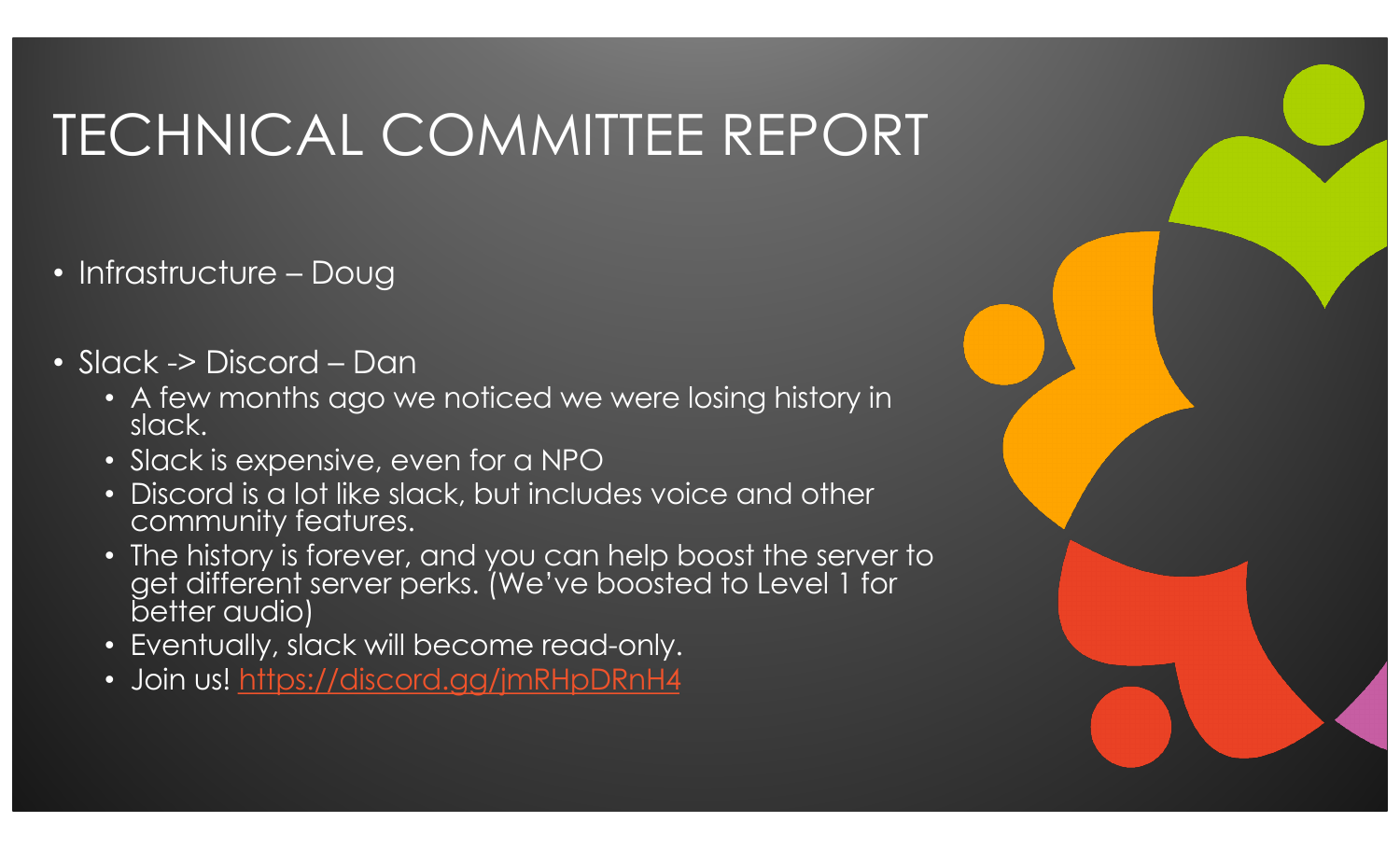#### BOARD PROJECTS REPORT

- Directory Cleanup Roberto
- Enriching the Project Experience Serdar
- Snippets Paul
- Collaboration Today Oliver

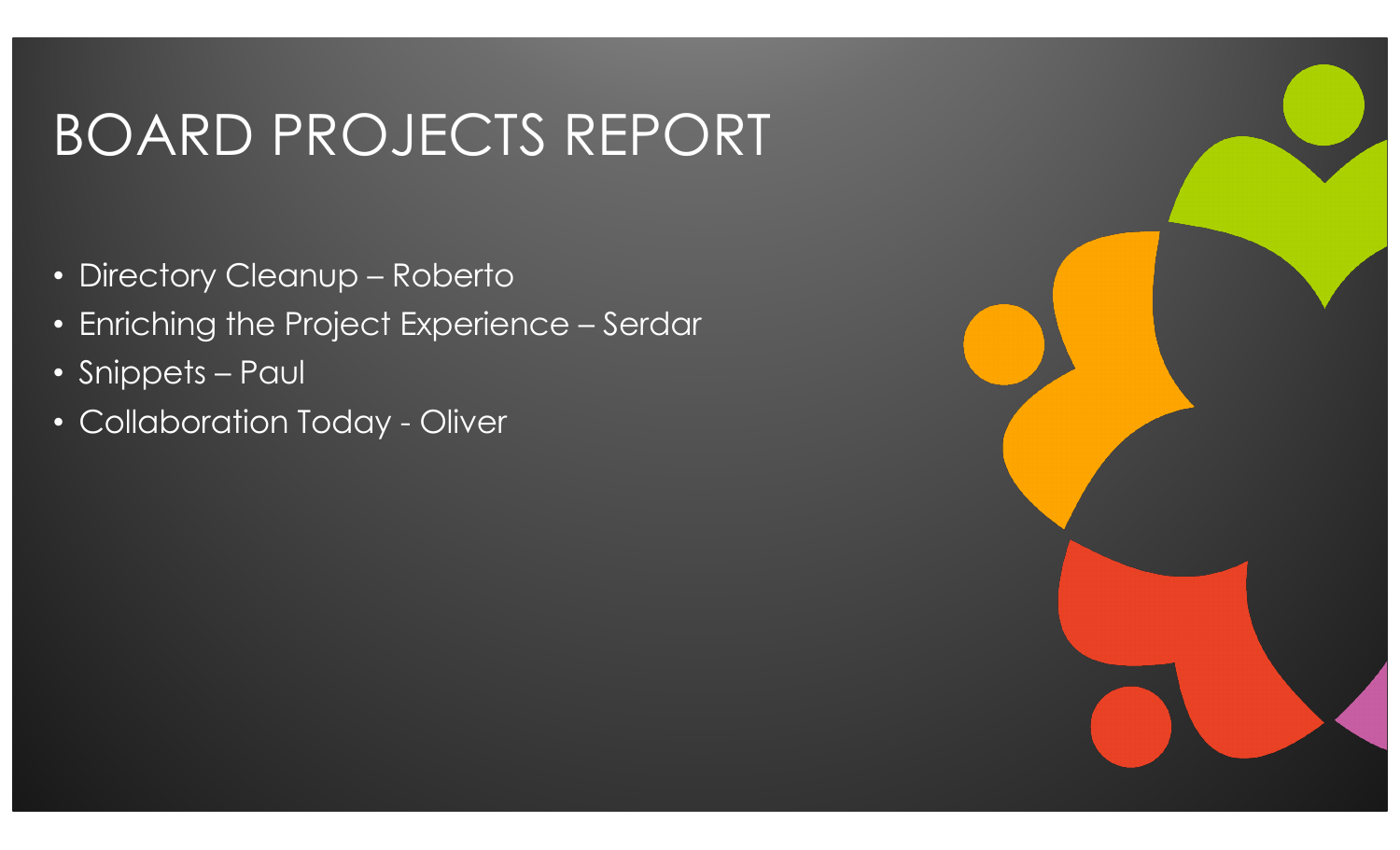# THE FUTURE OF OPENNTF

- Community Building & Engagement
	- Social Activities and Events
	- Facilitate attention to our contributors, projects & activities
		- Webinars, Videos, Blogging, User Groups
	- Build new channels of engagement
		- Invest in filling those channels with content
	- Invitations to Community members who have not participated in the past but are active today
		- Global view
- Contributor Relations
	- Onboarding, Support
	- Incubate Projects, Ideas-Needs Matching
	- Streamline the above to make sure it is easy, and working

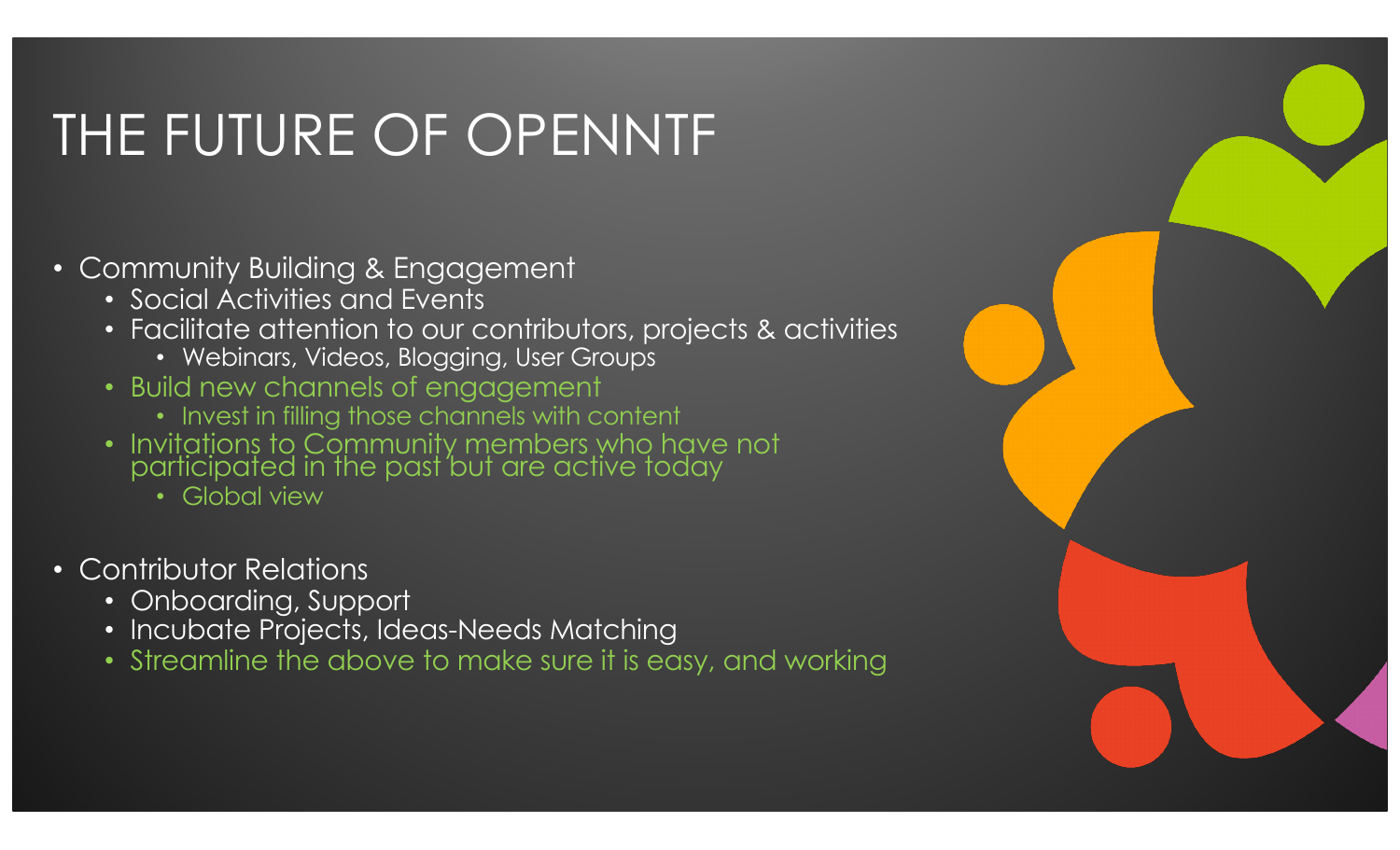# THE FUTURE OF OPENNTF

- Community Education
	- Webinars
		- Repair Café concept
	- Training Videos
		- New contributors
- HCL Relations
	- Current regular work with Digital Solutions Academy
	- Rebuild OpenNTF as a conduit for projects similar to the XPages Extension Library with IBM
- Continue Special Projects
	- Collaboration Today, Contests, Current cleanup projects